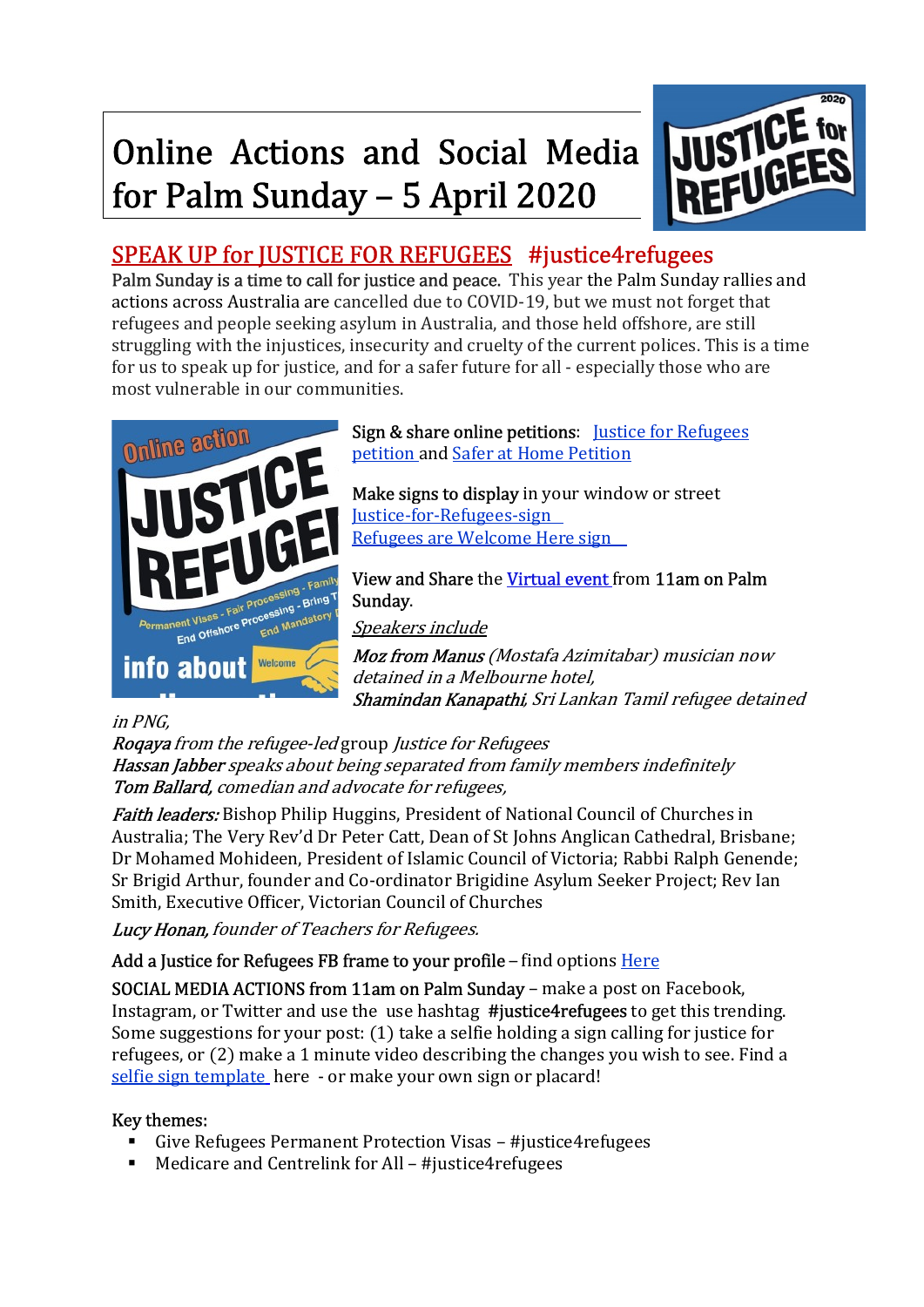- End the detention of refugees #Free the Refugees #justice4refugees
- Refugees are Welcome #justice4refugees #WelcomeRefugees

Check our facebook page regularly this week for additional information and suggestions.

Not using social media ? see how to get involved Here

Find out how FAITH GROUPS can get involved Here

Go to **Speak Up for Justice for Refugees for Justice for Refugees Facebook frames,** templates, ideas and background information on the issues.

Organised by the Palm Sunday Planning Group (Victoria)

#### SUGGESTIONS FOR FAITH GROUPS – on or around Palm Sunday 5th April Speak Up for Justice for Refugees – online actions



Given the current public health concerns the Palm Sunday Walk will not go ahead. Palm Sunday is traditionally a time to call for justice and peace – this is a call for Justice for Refugees and people seeking our protection. As our community grapples with the health, safety and economic crisis of the coronavirus pandemic we must not forget that refugees and people seeking asylum here in Australia, and those held offshore, are

still struggling with the injustices, insecurity and cruelty of the current polices. This is a time for us to speak up for justice, and for a safer future for all – especially those who are most vulnerable in our communities.

We are collating recorded presentations by our speakers including speakers from faith communities for the Speak Up for Justice for Refugees Virtual event. The video clips will be available here from 9am on Friday 3rd April. There is also poster that you can use to promote the online campaign – you can download the poster here

On or around Palm Sunday we are suggesting that faith communities support the Speak Up for Justice for Refugees online campaign by:

1. PROMOTING JUSTICE FOR REFUGEES - in your services feel free to use the virtual event which will be available here from Friday 3 April.

## 2. ENCOURAGE PEOPLE IN YOUR NETWORKS TO PARTICIPATE by:<br>SIGNING & SHARING THE ONLINE

- SIGNING & SHARING THE ONLINE PETITIONS: https://www.change.org/Justice-for-Refugees-and-People-Seeking-Asylum and https://www.change.org/saferathome
- DIRECTLY EMAILING MESSAGES to Prime Minister, Minister Alan Tudge, and Minister Jason Wood and your local MP (search here to find your local MP)
- WATCHING THE VIDEO CLIPS, which will be available here.<br>• PARTICIPATING in the Speak Up for Justice for Refugees SOCI
- PARTICIPATING in the Speak Up for Justice for Refugees SOCIAL MEDIA CAMPAIGN – see details and ideas  $HERE$ . Use hashtag #justice4refugees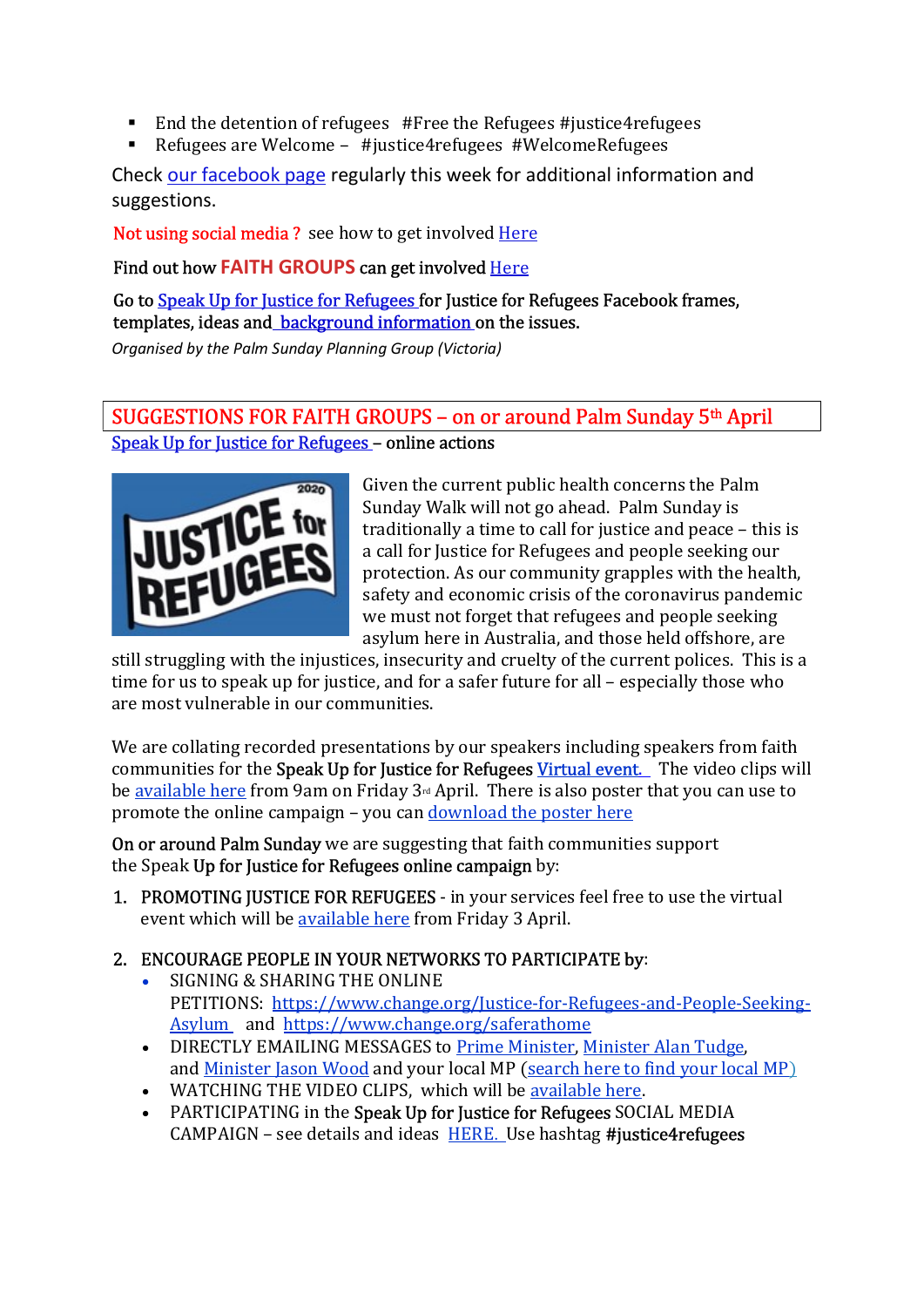- 3. RINGING THE BELLS for Justice for Refugees taking into account social distancing requirements
- We suggest you place prominent signage in the week leading up to Palm Sunday to alert the public that the bells will be ringing for Justice for Refugees on or around Palm Sunday. You can make up your own notice, or download a proforma notice here and add relevant details. Blue-flyer-re-bell-ringing-Download
- Photograph your notice about the bells ringing and email to palmsundayrefugeemessages@gmail.com and we will add this to the online message board for Palm Sunday. If you have any banners or other displays you can also photograph outside your place of worship, please do so and send also! Post to your own Facebook page as well using the hashtag #justice4refugees.

We are looking forward to seeing your photographs and hearing about your Speak Up for Justice for Refugees activities. Post to social media with hashtag #justice4refugees, or send to palmsundayrefugeemessages@gmail.com

If you have any queries please email Marie at info@refugeedvocacynetwork.org.au or call on 0409 252 673

#### PALM SUNDAY - MUMS FOR REFUGEES – online actions



To mark this year's Palm Sunday, Mums for Refuges are building an online large-scale expression of solidarity for all refugees who continue to experience the brutal effects of indefinite, mandatory detention.

#### On Sunday, the 5th of April take the following steps:

- Add our Facebook frame to your profile picture
- Take a picture of yourself holding up a sign (can be as simple as an A4 piece of paper) with one of the following statements
	- $*$  Coronavirus crisis got you feeling isolated? Imagine #7yearsIsolated #FreeTheRefugees
	- $*$  Lack of freedom from coronavirus crisis? Imagine #7yearsNoFreedom #FreeTheRefugees
	- $*$  Medical care not detention not in hotels, not anywhere #FreeTheRefugees
	- $*$  Detention is an infection risk #FreeTheRefugees
- Post to your Facebook, making sure to use the hashtags listed above.